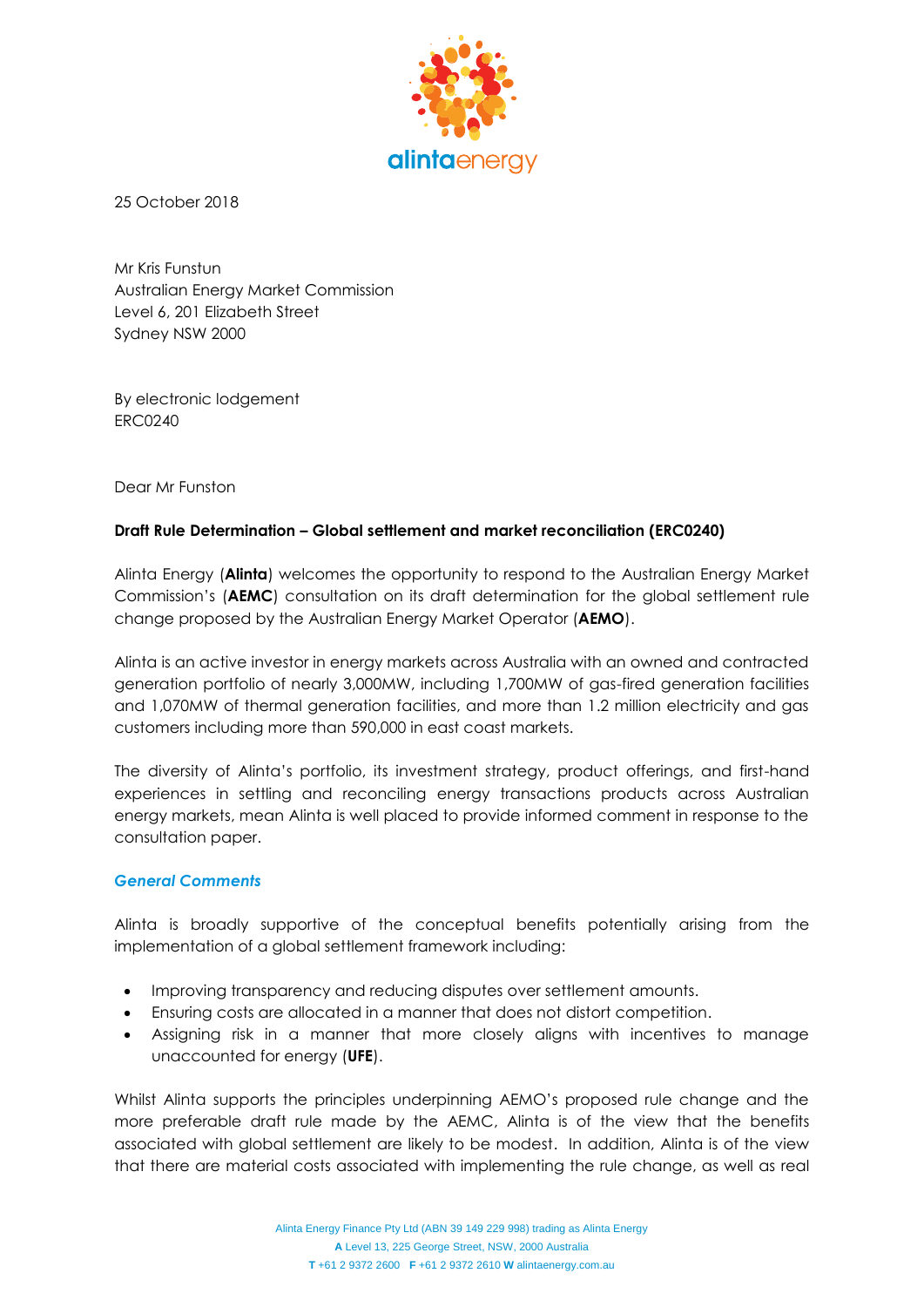

risks associated with implementing global and 5 Minute settlement concurrently. As such, Alinta would encourage the AEMC focus its analysis within the final determination on quantifying both the benefits and costs for both AEMO and participants associated with the proposed move to a global settlement framework.

Nonetheless, if the decision to progress with the Global Settlement Rule change is made, Alinta has made some suggestions below, and recommends the proposed implementation date be extended to 1 July 2022.

## Managing and minimising UFE

Alinta agrees in principle that second-tier retailers may face greater incentives to minimise UFE under the proposed rule relative to the settlement by difference approach historically applied in the NEM. However, as noted by the AEMC, there are limits faced by retailers on the amount of UFE they can practically manage and reduce.<sup>1</sup>

Whilst second-tier retailers may face greater incentives to minimise UFE under a global settlement framework, they may not be best placed to identify and rectify the losses in a practical sense, due to their size and scale of their customer and compliance teams. In most instances it is actually AEMO and distribution businesses who are best placed to monitor commercial losses of energy in specific electrical sub-networks.

As such, Alinta supports the proposed measures contained in the draft rule recognising these pragmatic constraints, including the application of a materiality threshold and the capacity for market customers to request AEMO to undertake a review of likely causes of UFE.2 Alinta would appreciate the AEMC's final determination providing appropriate guidance about how these measures can be applied in practise.

# Smart Meter Deployment

To the extent that all retailers face incentives to reduce UFE, Alinta does not believe a material benefit of global settlement would be the acceleration of advanced meter deployments, except in cases where there are systemic and material errors that may arise from the net system load profile for a particular node subject to settlement by difference. The business case and speed of deploying advanced meters under a commercial roll out is not likely to be influenced by the settlement regime in place.

### Proposed Implementation date of Global Settlement

If a decision to progress with the Global Settlement Rule change is made, Alinta would support leveraging the synergies associated with implementing the proposed global settlement and 5 minute settlement systems upgrades where it is possible *and efficient* to do so.

 $\overline{a}$ 

<sup>1</sup> AEMC (2018), *Draft Rule Determination – National Electricity Amendment (Global Settlement and Market Reconciliation) Rule*, page 29.

 $2$  Ibid.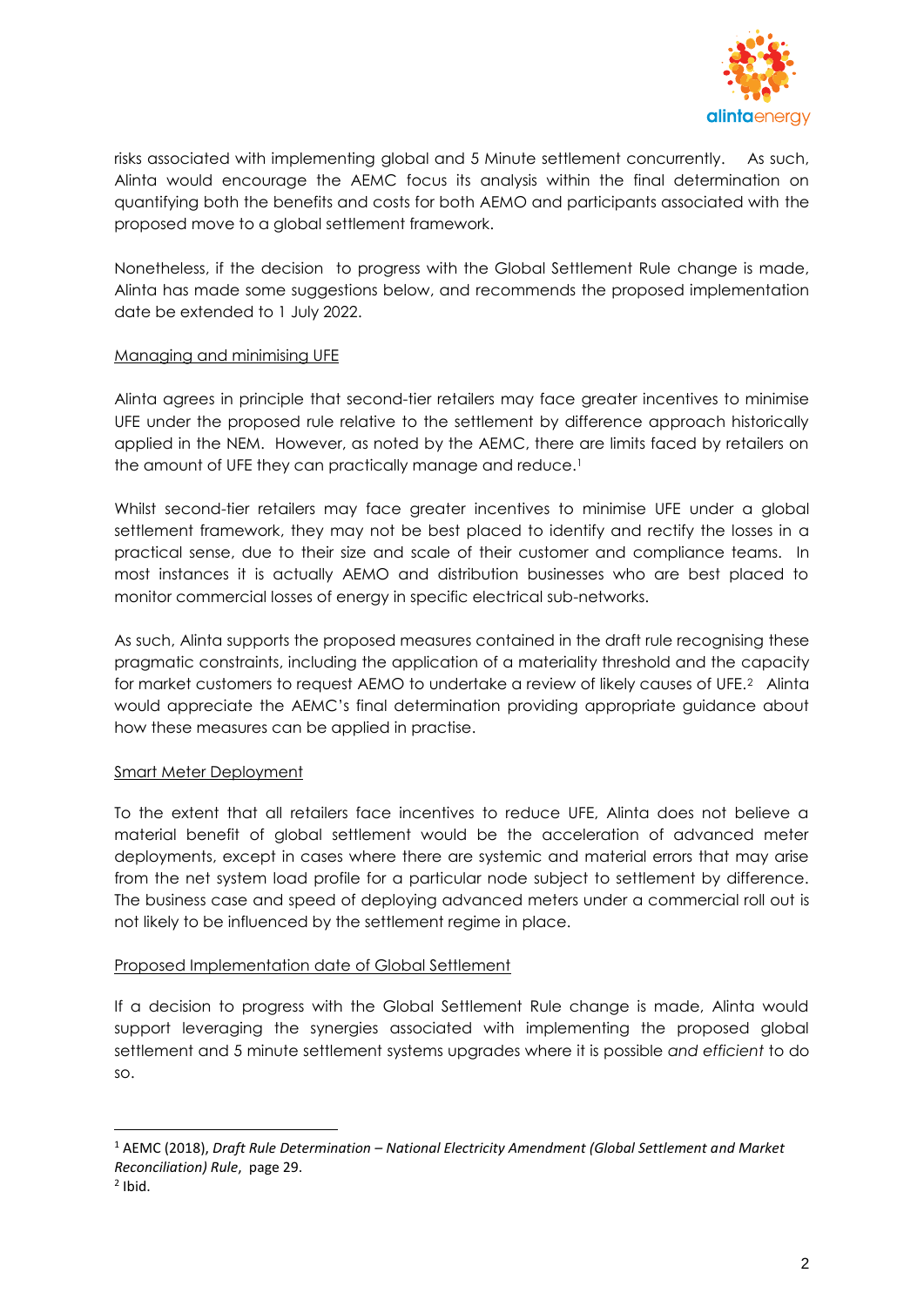

However, in terms of the proposed implementation date of 1 July 2021, Alinta considers it critical the AEMC pragmatically assesses the short-term impacts and risks of aligning the implementation of 5 minute and global settlement. This is necessary given that both 5 minute and Global settlement represent a fundamental change to existing arrangements in both the spot, hedge and settlement markets.

Alinta is of the view that the proposed implementation date of 1 July 2021 for both 5 minute and global settlement increases the probability of unforeseen risks materialising at a precise time when the NEM is already experiencing significant regulatory and system wide change. As such, Alinta suggests the prioritisation of 5 minute settlement with the "in market" adoption of global settlement to follow 12 months later in July 2022, at a minimum.

This delay would allow industry sufficient time to gain market experience in 5 minute settlement while AEMO delivers allocated UFE data over an extended period to second-tier retailers. The implementation of 5 minute settlement will be a new process for all market participants, however global settlement will introduce the management and cost associated with UFE to second-tier retailers for the first time. A longer time frame for global settlement would support smaller retailers in assessing the magnitude, costs and risks of its allocated UFE and how to best address these.

Given the modest annual benefits associated with the proposed rule change, delaying the start of global settlement is necessary to support the transition for second tier retailers as they familiarise themselves with new UFE costings and settlement compliance processes. A later implementation date would also provide two years' worth of seasonal variation in the UFE data generated by AEMO, which may help reveal the materiality of UFE to individual retailers.

# *Conclusion*

Alinta is supportive of the underlying economic premise of allocating costs to the participants that are best placed to identify and resolve any commercial losses which occur within the network. Nonetheless, there are real costs in progressing with global settlement which Alinta considers should be fully analysed within the AEMC's final determination.

In addition, the proposed implementation alignment of global and 5 minute settlement does not give second-tier retailers sufficient time to assess and develop strategies for managing UFE at a time when the market is managing the introduction of 5 minute settlement.

Alinta's recommendation for delaying the introduction of global settlement by 12 months is recognition that the complexities and risks associated with an aligned 5 minute and global settlement implementation date are tangible. Given this, a sensible and pragmatic implementation date of 1 July 2022 is more preferable in order to manage the transition to global settlement in a robust and secure manner. In Alinta's view, this would be consistent with the 'soft start' approach suggested by the AEMC.<sup>3</sup>

 $\overline{a}$ 

<sup>3</sup> Ibid. pages 31, 61